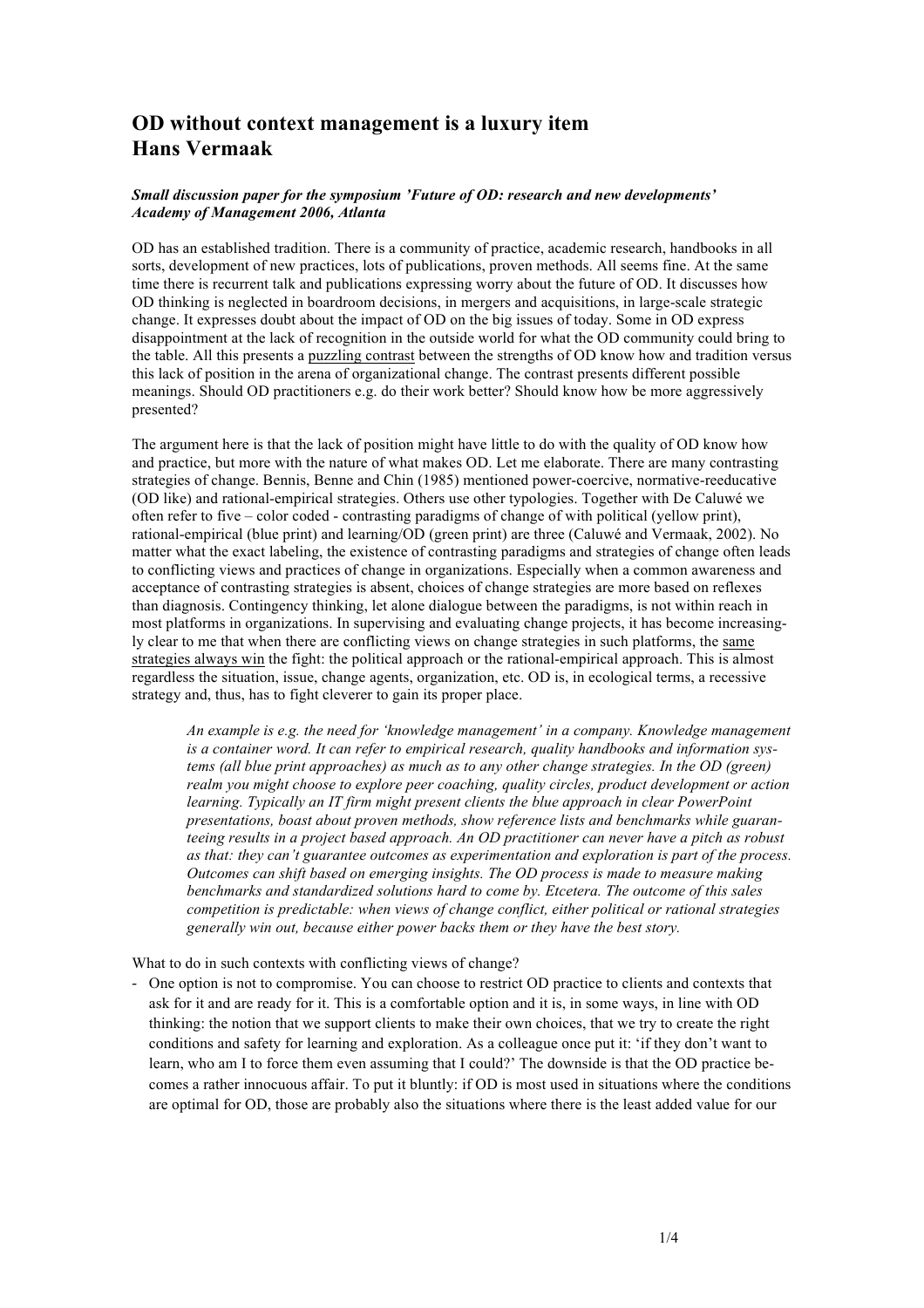expertise. They could have done it without us. In a way, external OD then becomes a luxury afforded at times when the economy is good and when OD is (back) in fashion.

! Another option is to sell ourselves as best we can, show our know how and practice, invite ourselves to the boardroom and so on. In order to compare well with blue- and yellow approaches, this might require camouflaging OD approaches as a plan of approach than can be predictable, guaranteed and so on. In other words: to meet the expectations of the client instead of starting out with reframing them. I've seen quite a few examples of assignments being successfully acquired this way. The downside is that client finds out sooner or later that the practitioners involved were misrepresenting themselves. Sooner or later it will become clear e.g. that success is more dependent on active participation than on the presented plan of approach, that outcomes are not predictable and so on. Worst-case scenario is that clients realize this right when they are experiencing a 'dip' in a learning curve. Not realizing that things are soon to take a turn for the better and having a hard time trusting the practitioners' word for it, they sometimes mistakenly conclude that OD is just not that effective and step out of the process before real gains can be made. In this way not only is there no success of the OD effort, but also clients learn that OD does not really work and will think twice embarking on it in the future.

This creates a dilemma: OD can't stick to its domain for fear of having little added value and OD can't score well on dominant criteria beyond its domain for fear of losing it's credibility. The predicament is that OD has most value to add in arenas where conditions for OD are not met, not in arenas where these are already in place. However we would have to find a way to add this value without losing credibility. In my perception this is not a strong suit of OD, as it requires other skills, notions, reflexes than are part and parcel of OD. In other words: there is nothing wrong, weak or missing in the arsenal of OD to successfully pull of our types of change, but there is something extra needed to manage contexts to acquire, protect and anchor such change in organizations that lack OD thinking and qualities.

Let's explore this a little. In acquiring work, this would involve mastering intervention paradoxes. A paradox of feasibility may well be that OD practitioners who are serious about the practical uses of their work, can succeed only if they not only understand but also utilize the dynamics of the existing dominant practice of their client's organization (e.g Dutton & Ashford, 1993). This could mean that instead of offering a weak sounding sales pitch about how to fix a predefined problem, an OD practitioner would be better off enquiring and investigating if other more easily accepted (blue/yellow) strategies wouldn't do the job just fine. If so, than why bother with OD? If not, there is less a burden of proof on the OD practitioners to sell their stuff, but there is now a client who asks for help knowing full well that he/she might have to enter into unfamiliar territory to get the job done. In doing so, the OD practitioner handles the paradox successfully while for the most part staying with what he/she is good at: making the client aware of something, enabling learning. The unfamiliar part is that he/she might use considerable expert power to guide the process in this direction.

*An example: an engineering firm felt a need to improve the quality of its work processes. Apparently more mistakes were being made, quality assurance requiring more and more work. The organization, partly infected by the nature of its primary process, preferred and believed in blueprint approaches. The CEO, a former engineer, was no exception. At first glance, I could see no objection to putting in some blue print experts to help describe work processes, improve quality handbooks, monitor progress, etc. However, the CEO also shared that they had had quality handbooks for years, but it did not prevent the quality records to go down. This did not lead me to believe that another go at the handbooks was going to be much more of the same for which they neither needed external help, nor would it turn things around. I suggested more of a learning approach, using quality circles. The intervention paradox came into full focus when the CEO asked me to pitch this new approach to middle management. I could see where that was going: middle managers were likely to argue that having many parallel quality circles would be an inefficient approach, that different circles might come up with different answers endangering consistency, etc.: all true based on blue criteria. There would be no way to win that argument without reframing existing beliefs about blueprint working wonders for quality. So, instead, I asked middle management to prepare for the meeting by investigating the track record of the existing approach over the last years as a proper way to start things off. This put a dent into the belief in*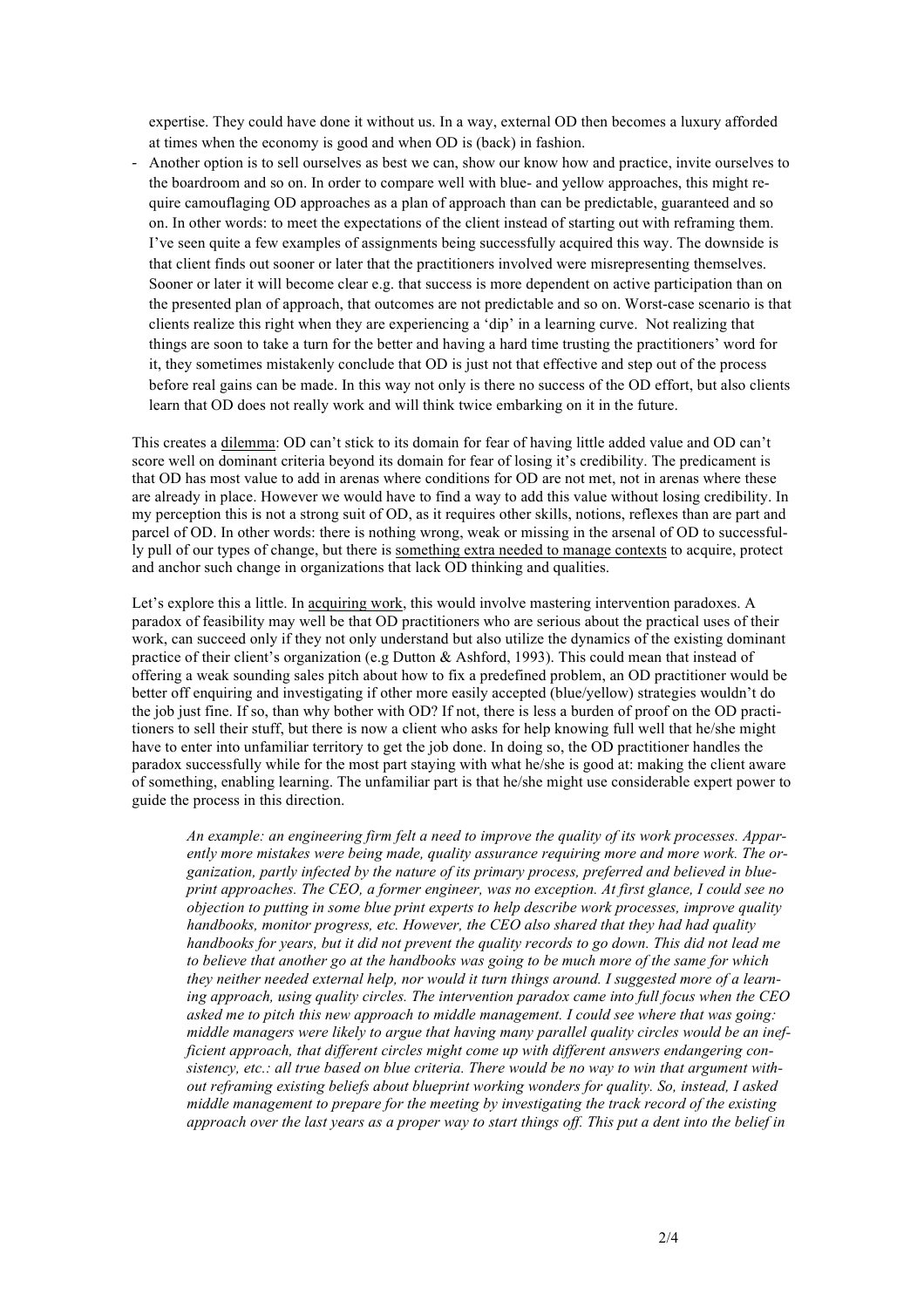*the quality handbook approach. This also spurred questions during the meeting about alternative approaches, to which I could respond with sketching a view also outlining that e.g. quality circles can work well but that they might not be able to pull it off in their context. This led to a discussion on what it would require on their part to pull it off. In a real way, learning had started regardless of what the next step would be. In other words: in OD acquisition and learning cannot be separated in time without losing credibility.* 

Within the context of this synopsis I would like to look at two other implications of context management as an additional challenge for OD practitioners. One implication concerns the kind of issues to focus on. The red flags put forward by Greiner and Cummings (2004) as issues to be confronted by OD for the discipline to be of significance, include neglected involvement in top management decision making, strategy formulation, mergers and acquisitions, globalization and corporate governance. While I acknowledge that OD might well be of value there, this list sounds to me very much like a yellow/blue list, prominent in boardrooms and fitting the dominant frames of reference in those settings. There is a risk here. If OD does not assist in getting other issues on the agenda that are plaguing organizations because of the dominance of blue/yellow change, it might be selling itself and its clients short. What I mean is this: in complex organizations where lots of different viewpoints and rationalities are inherently involved, competition between them generally leads to dominance of political/rational thinking. This appears e.g. to be the case in many hospitals, schools, ministries, etc. (especially hybrid and large organizations tend to move in this direction). Persistent issues, like cooperation between professionals, client/external orientation, systems thinking, knowledge management, etc. keep popping up as a result of the dominance of such one-sidedness. In the literature such issues are sometimes referred to as 'ill structured issue' or 'wicked issues' (Rittel and Webber, 1972), characterized by both content complexity (multidimensional, ambiguous, hard to pin down) and process complexity (many actors in many roles involved perpetuating the problem and having contrasting perceptions on how to address hem). I would argue here that most added value in change efforts is to be had from addressing those wicked issues rather than aligning to the boardroom's agenda. This is good news for OD, because the nature of wicked problems actually requires a participative approach as it is bound to many actors and requires a learning approach, as the issues cannot be understood without addressing them. This is typically our expertise.

*In doing research in the Dutch Ministry of Foreign Affairs over the last 5 years, I have noticed that the change agenda is generally overburdened and short term oriented, projects competing with each other in time and money with yellow/blue changes making up the bulk of them. The agenda does not correlate well with the list of wicked issues the ministry faces. These include for instance: policies driven by incidents, lack of specialist knowledge, coordination load, constipation in work processes, non intervention behavior, lack of diversity in staff and staff development. Many are well aware of these issues, fewer are aware of the mismatch, even less so are eager to learn how to address things differently in their own domain. This is partly due to an accurate gut feeling that it might not be so easy and quick to do so. Those that do take on such issues have shown considerable courage and willingness to embark on experiments in embassies and in The Hague over the last years, leading to slow but consistent spreading of new ideas and practice. All successful spreading of ideas and initiatives has taken place though informal contacts and networks. The more formalized and open the setting, the more superficial the OD impact invariably was: in itself useful for anchoring progress and safeguarding conditions for experiments but not the driver of the changes itself. (Kraijo, A. et al. 2004)*

The fact that wicked issues are hard to resolve makes them sometimes disappear from the change agenda. As some client's put it: "Yes, those issues bother us a lot, but it's just how things go around here. What is the use worrying over it?" This brings me to a second implication I would like to put forward here: the kind of platforms to work with. As in the Ministry example mentioned, the boardroom is often not the easiest place to start addressing wicked issues. It is much more viable to do that at the fringes of the organization where experiments to not right away attract prying eyes, where prevailing ideas can be challenged, contradictions and diversity are deemed more ok, etc. One could say that the 'deeper the change'  $(1^{st}, 2^{nd}, 3^{rd}$  order), the smaller the setting to pull it off, the gains to be made in many incremental small wins. Somehow I've always found the notions of a 'learning organization' in that sense a bit a contradiction in terms. You start the change with those pioneers that are ready and able to take in on, not on their own small issues and in isolation from the rest of the organization. No, on wicked issues that